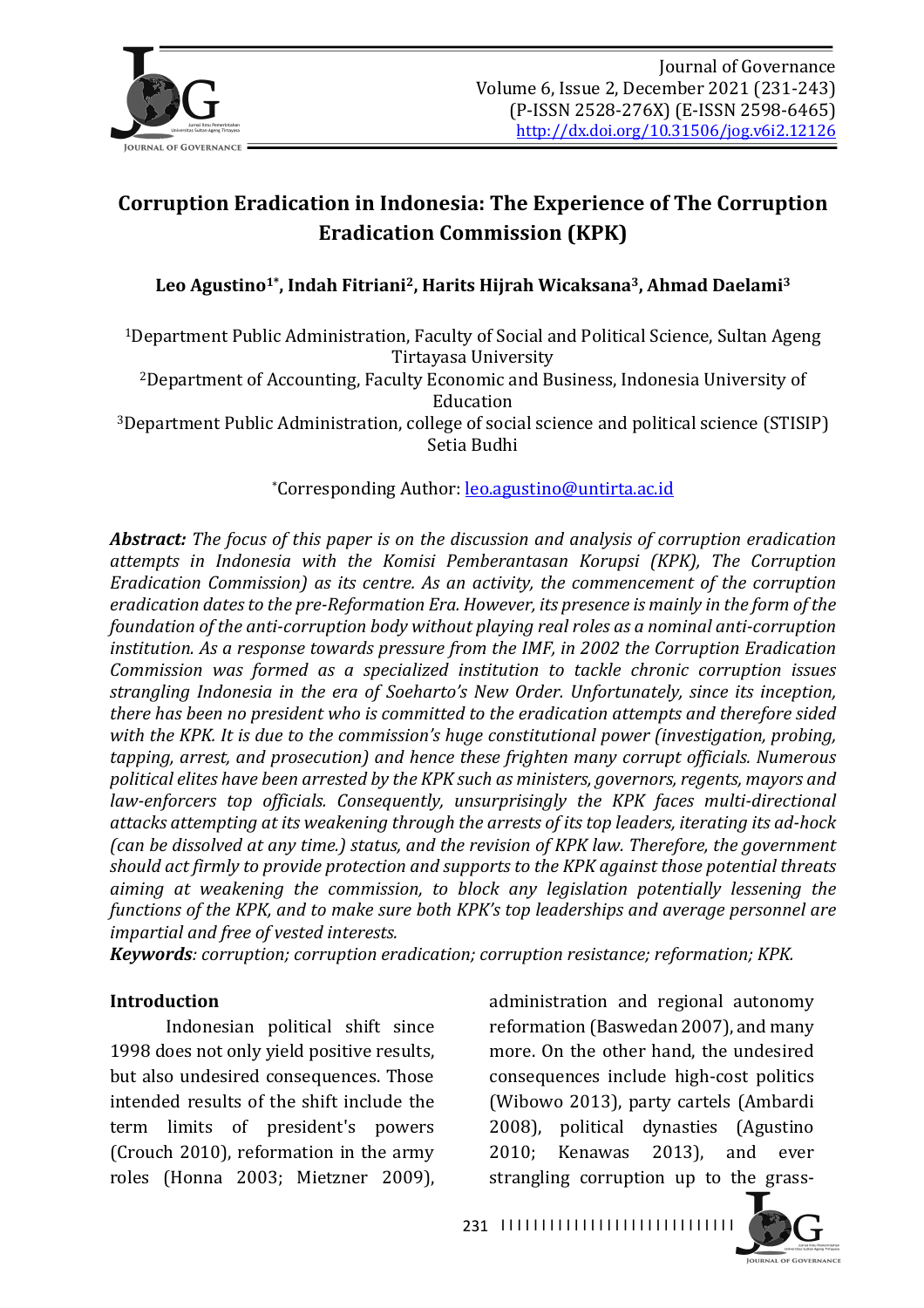root level (van Klinken & Aspinall 2011; Agustino 2019). It seems that this political shift has been like two opposite sides of a coin so far.

Corruption in Indonesia does not only occur in the Reformation era but has occurred long before that (Juwono 2016). This article focuses on the discussion of corruption in the Indonesian Reformation era (up to the era of President Joko Widodo). One that is very worrying about corruption cases in Indonesia, according to Agustino dan Fitriani  $(2017)$ , is the spread of corruption starting from the central government level to the regional level (it even occurs at the village level). In the past, the Indonesian people never thought that corruption would occur in areas considered taboo, such as in the religious, education and health sectors. But now, it is precisely in these areas that the epicenter of corruption occurs. The question now, how is the eradication of corruption in Indonesia? What is the role of the Corruption Eradication Commission (*Komisi Pemberantasan Korupsi*, *KPK*) so far? Is there any resistance against the KPK in combating corruption in Indonesia? Some of these questions are discussed in this article.

## **Methods**

The issue of corruption is not a central issue that was widely discussed by scholars in the last five decades. The reason is that the focus of the era was on the issue of security and competition between the two major blocs (between the United States in the West and the Soviet Union in the East). However, after the Cold War era, the issue of corruption began to be part of scientific debates in

line with the demands (*zeitgeist*) of democratization. The impact of this shift is now the issue of corruption is receiving the attention of academics, policymakers, and others. Rose-Ackerman (1999) in his classic book explains that bribery or corruption will not produce an efficient bureaucracy as Huntington (1968) had written decades earlier. Leff (1964) once wrote that corruption can be used to improve welfare. But now, referring to Gupta *et al.* (2001) for example - who supports Rose-Ackerman's (1999) argument - explains that in countries with high levels of corruption, health and education services are running ineffectively and inefficiently.

Although the issue of corruption is the center of attention of scholars until now there is no consensus on the definition of corruption. United Nations Development Programme (UNDP) (1999: 7) for instance, defines corruption as follows, "... *the misuse of public power*, *office or authority for private benefit through bribery, extortion, influence peddling, nepotism, fraud, speed money or embezzlement*." Rose-Ackerman (2008) defines corruption into two categories: (i) small corruption and (ii) big corruption. 

Minor corruption leads to exclusive and unfair profit sharing and to officials' efforts to complicate the bureaucracy. While major corruption causes state failure because it may be that certain sectors of government function as "bribery machines" (Rose-Ackerman 2008: 331). But the definition of Rose-Ackerman (2008) is too broad and complicated to be used as a foothold in discussing corruption as a multidimensional problem (political,

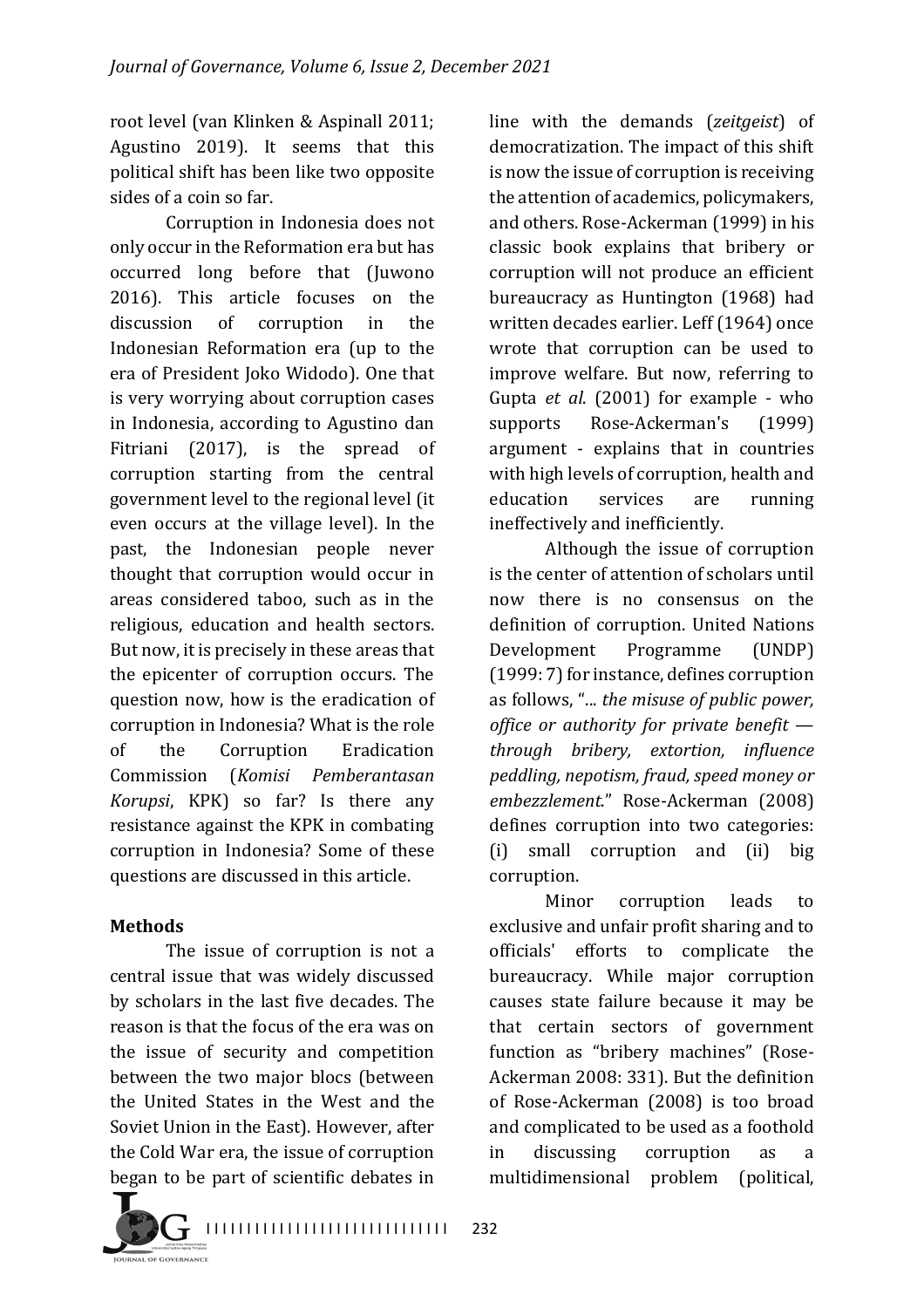economic and sociocultural). Meanwhile, Jakob (2005) defines corruption as an abuse of public power for personal or private interests which harms the public in ways that are contrary to applicable legal provisions. This definition is quite helpful in limiting the discussion about corruption, but the weakness of this definition lies in the bias that tends to discredit the public sector, as well as a definition that does not cover acts of corruption by the private party even though it is equally detrimental to the public.

So how to deal with the problem of corruption in Indonesia before the Reformation era? Not an easy question to answer. According to several sources, at least the illustration is as follows. Corruption is not a new problem in Indonesia. It is inherited since the era of kingdoms (Carey 2017). Then, it is continued during the Dutch occupation. Back then, at the beginning of the  $18<sup>th</sup>$ Century, the VOC (Vereenigde *Oostindische Compagnie*, the Dutch East India Company) went bankrupt due to the rampant corruption in its body (Margana 2009). After the proclamation of independence, many Dutch officials returned to their homeland, and the vacant positions were then filled by native formerly worked for the Dutch (*ambtenaar*) who grew up in a corrupt environment. It is this corrupt culture that continues in post-independence Indonesia. Nevertheless, according to King (2000), corruption at the beginning of independence barely existed. This is the implication of the idealism of the nation's founders, including their political elites. But when Sukarno 

imposed *Demokrasi Terpimpin* (the Guided Democracy) in 1959, *Demokrasi* **Parlementer** (the Parliamentary Democracy) system was dissolved, the press was restrained, foreign companies were nationalized, and monopolies were created, then opportunities for rentseeking (King 2000: 607) were wide opened. Mackie (1970) explained that corruption became endemic under Guided Democracy when financial accountability almost collapsed because of ugly administrative management in the era of Sukarno's leadership. Unfortunately, this weakness was not corrected during the Suharto New Order era. By using his power, Suharto participated and "was enjoying" bribes, gratuities, and other unlawful personal benefits (Robison 1986; Winters 2011; Juwono 2016). The inability of Soeharto's New Order regime to deal with the problem of corruption is not without cause. According to Liddle (1996: 88), the cause was that corruption was used as a means of gaining resources and supports in such a way that corruption became commonplace in decision making and its implementation in the Soeharto New Order era (Liddle 1996: 88).

Does this show that the New Order does not care about corruption? Not really. Because from an institutional perspective, there had been many anticorruption institutions formed by Soeharto. In 1968, based on Presidential Decree Number 228 of 1967, President Soeharto formed a team aimed at eradicating corruption (Agustino and Fitriani  $2017: 5$ ). This team is called the *Tim Pemberantasan Korupsi* (TPK, the Corruption Eradication Team). Shortly 

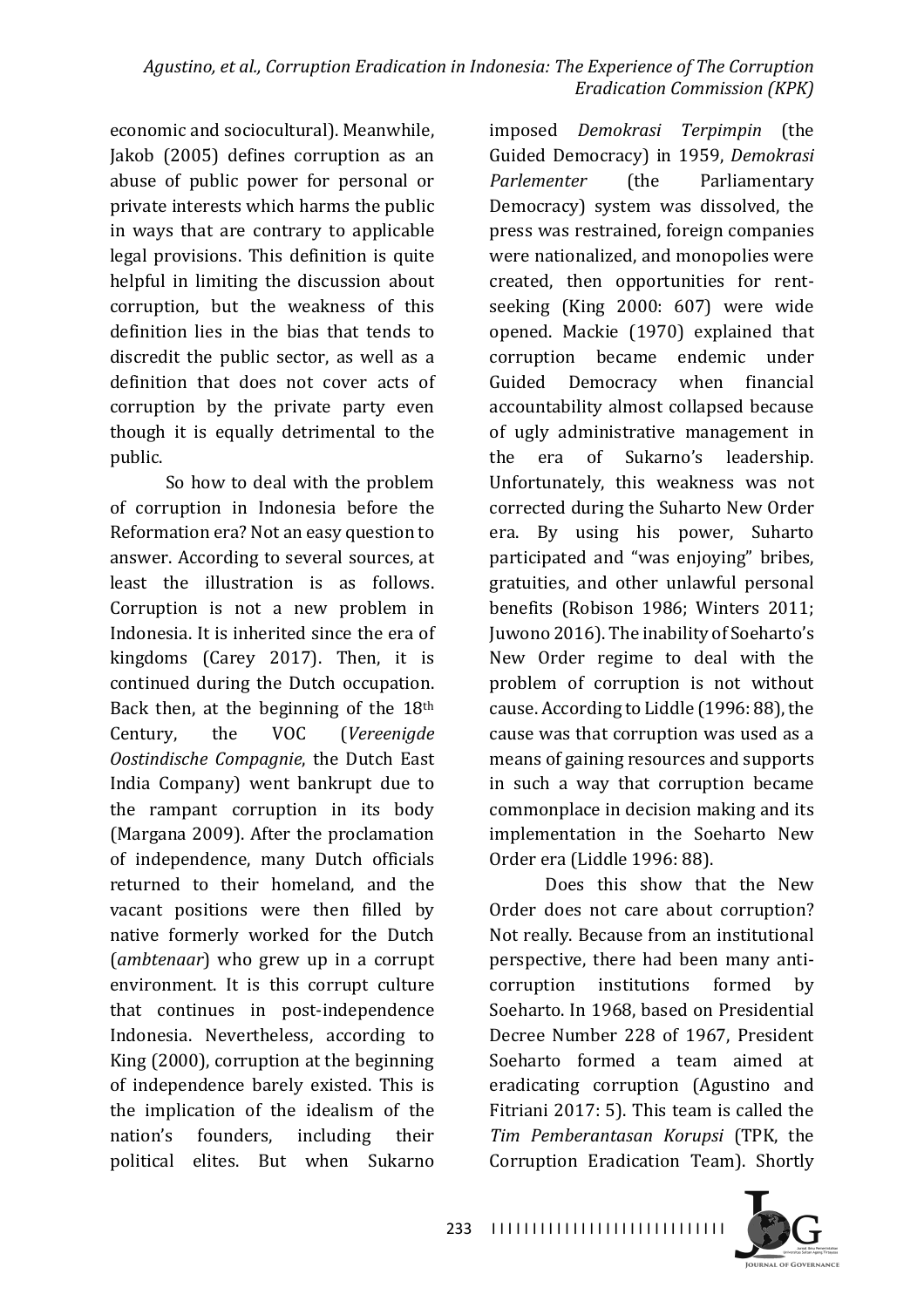after the formation of the TPK, President Soeharto strengthened efforts to eradicate corruption by forming a the *Komisi* 4 (the Commission 4) whose main tasks were: (i) conducting research and evaluating the policies and results achieved in eradicating corruption and (ii) considering the Government regarding policies that were still needed in combating corruption (Agustino and Fitriani 2017: 6). Based on these authorities, *Komisi 4* moves to eradicate corruption in the Ministry of Religion, the Agency for Logistics (*Badan Urusan*  Logistik, Bulog), Telkom (the stateowned telecommunication enterprise), and Pertamina (*Perusahaan Tambang dan Minyak Negara*, the state-owned mining and oil company) which at that time were considered as the most corrupt government institutions. However, the results and findings of the studies by the commission in the field were never heeded by the government. In the end, the Soeharto's New Order regime was uprooted by the people power movement that demanded, among other things, to prosecute the criminal act of corruption committed by Soeharto and his family (Ali 2001; O'Rourke 2002; Aspinall 2005).

## **Result and Discussion**

## **The Corruption Eradication Commission (KPK): The Birth and Authorities**

The Corruption Eradication Commission (*Komisi Pemberantasan Korupsi*, KPK) is a State Institution formed under Law Number 31 of 1999 concerning Eradication of Corruption. In Article 43 of the law, it is stated that the KPK must be formed within no later than two years. Due to this time constraints, the government at that time sent several top leaders in the Ministry of Law and Human Rights (*Kementerian Hukum dan Hak Asasi Manusia, KemenkumHAM*) to conduct a comparative study to the Hong Kong Independent Commission Against Corruption (ICAC) in Hong Kong (Juwono 2016: 228). Not only the ICAC, but the KPK also conducted correspondence (to strengthen its role and function) with anti-bribery institutions from many countries, such as the Malaysian Anti-Corruption Commission (MACC), the Brunei Anti-Corruption Bureau (ACB), the Thai National Counter Corruption Commission (NCCC), the Philippine Ombudsman, the New South Wales Independent Commission Against Corruption (ICAC), and the Singapore Corrupt Practices Investigation Bureau (CPIB). Despite learning a lot from the ICAC and other anti-corruption organizations, the KPK did not fully replicate the ICAC, which only handles investigations on corruption cases. Rather, the KPK handles investigations and prosecutions of corruption cases, and it is even granted authority to search, tap, and arrest (Article 6 of Law No. 30/2002). Therefore, the authority of the KPK is greater than the ICAC.

These humongous righteous authorities of the KPK's triggered most parties in the House rejected the formation of this commission (Tempo 24-30 December 2012: 74). As a result, the International Monetary Fund (IMF) "forced" the Indonesian government to establish the KPK; otherwise, foreign assistance loan from the IMF would not be disbursed (Kuris 2012: 5). The "coercion" from the IMF appeared in the

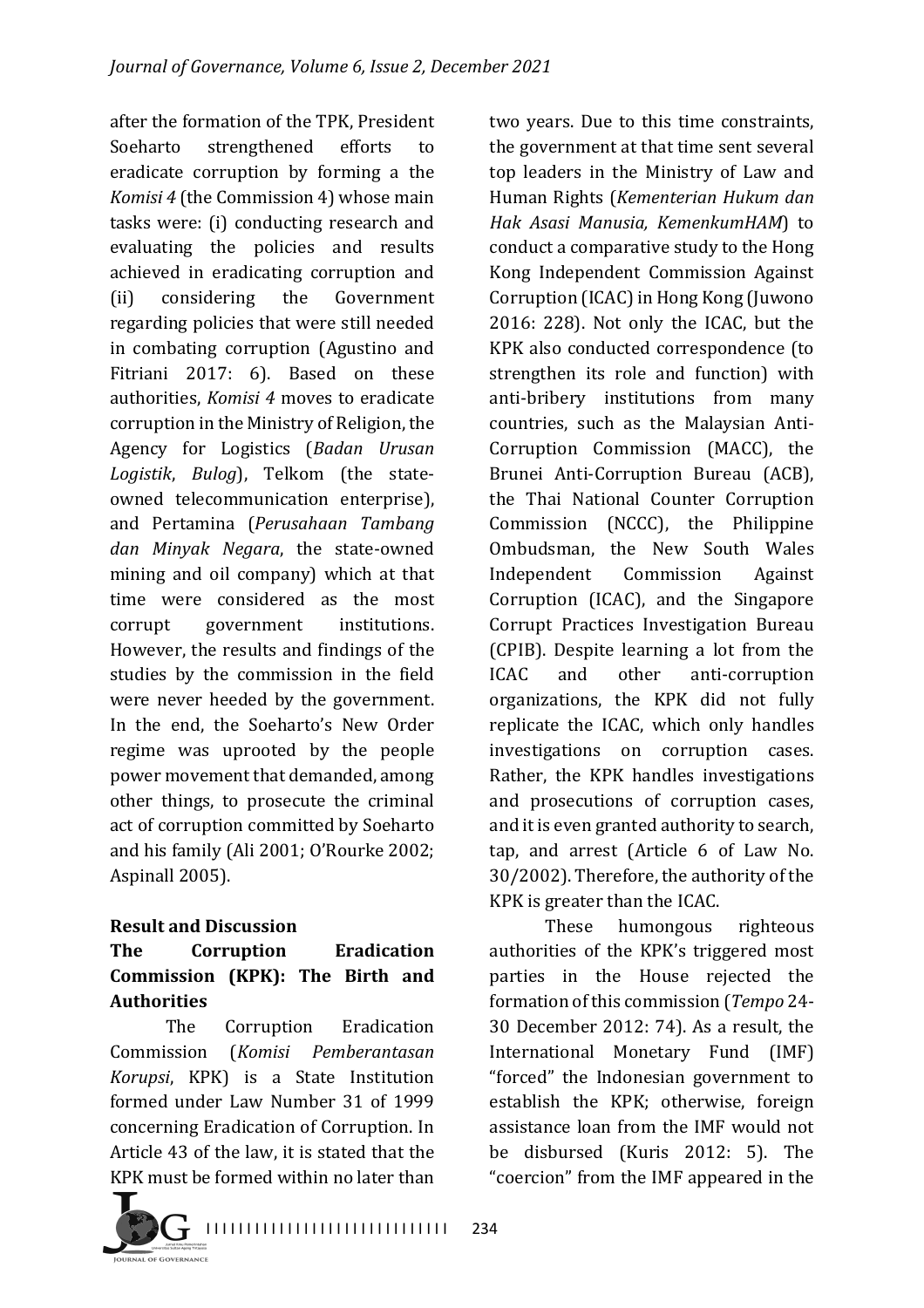Letter of Intent (LoI) signed by the Indonesian government with the IMF, in which the LoI stated that the disbursement of the loan to Indonesia would be carried out after the KPK's establishment timeline of the second quarter of 2002 was met. The impact of this pressure pushed the House plenary session in November 2002 to support the passing of Law Number 30 of 2002 concerning the Corruption Eradication Commission (otherwise known as the KPK Law).

Furthermore, the consideration chapter of Law No. 30 of 2002 explained that the eradication of corruption had not been carried out optimally and the government institutions that handle corruption cases had not functioned effectively and efficiently. There, corruption was mentioned as a crime or a violation of the social and economic rights of the people and it brought disasters to the national economy and also to the life of the nation. For this reason, corruption could no longer be classified as an ordinary crime, but rather an "extraordinary" crime, so its eradication also had to be carried out in "extraordinary" ways. With the establishment of an independent KPK with its broad authorities, it was hoped that corruption eradication could be carried out systematically, effectively, and maximally. For this purpose, the tasks of the KPK (as stipulated in Article 6 of Law No. 30 of 2002), include coordination and supervision, investigation, investigation, and prosecution of criminal acts of corruption, and also the prevention and

monitoring of governance in the eradication of corruption.

In addition, the KPK was also asked to focus on efforts to eradicate corruption involving law enforcement officials, state administrators and other relevant actors. The KPK was also assigned to chase corruption cases that received widespread attention and disturbed the public and inflicted state losses of at least Rp.1 Billion (Law No. 30 of 2002).

To implement these tasks, the KPK had been given considerable authorities to crack down (*Peran*  Penindakan KPK, Role of Enforcement) on the corrupt officials, namely: (i) Taking over investigations/prosecutions that were being conducted by the Police / Prosecutors Office; (ii) Tapping into and recording conversations; (iii) Ordering relevant agencies to prohibit someone from traveling abroad; (iv) Instructing banks or financial institutions to freeze accounts suspected of having been the result of corruption belonging to a suspect, defendant or other related parties;  $(v)$  Ordering the leaders or superiors of suspects to temporarily dismiss suspects from their positions; and (vi) Temporarily terminate a financial transaction, trade transaction and other agreements (Act No. 30 of 2002).

Not only in terms of prosecution, but the KPK also had the authority to prevent corruption (Peran Pencegahan *KPK*, Prevention Role) through the authority to receive registration and examination of State Officials' Assets (*Laporan Harta Kekayaan Penyelenggara Negara*, LHKPN), receive reports and



I I I I I I I I I I I I I I I I I I I I I I I I I I I I I 235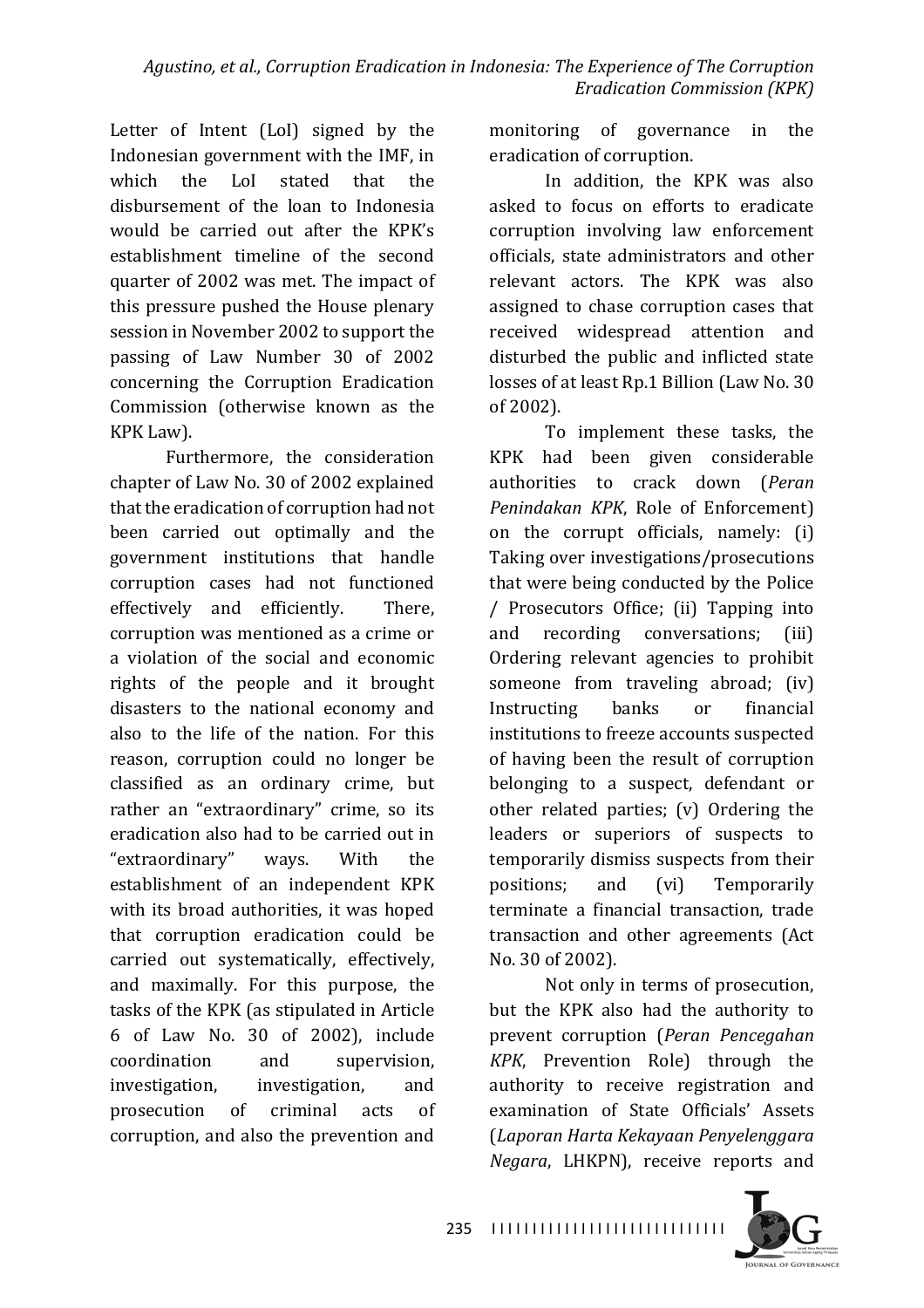determine gratification status, conduct anti-corruption education, conduct socialization and campaigns fighting corruption, and do bilateral or multilateral cooperation. When it comes to monitoring government administration, the KPK had the authority to conduct an assessment of the administrative management system in all state and government institutions, advising the leadership of state and government institutions to make changes if the administrative management system has the potential to be corrupt.

In addition to the great authority of the KPK, this commission was also given the authority to coordinate investigations and prosecutions of corruption, establish a reporting system in the eradication of corruption, request information about corruption eradication activities from the relevant agencies, conduct hearings or meetings with related agencies regarding the prevention of corruption. Whereas in terms of supervision, the KPK had the authority to conduct surveillance, research on agencies that fight against corruption and agencies that provide public services, as well as take over investigations/prosecutions of corrupt officials who are being carried out by the police or prosecutors.

## **KPK's Role During The Indonesian Reformation Era**

Post-Soeharto Indonesia is known as the "Reformation" era. In this era, five presidents have led the island nation, they are: Burhanuddin Jusuf Habibie, Abdurrahman Wahid (also known as Gus Dur), Megawati Sukarnoputri (daughter of Indonesia's first president, Sukarno), Susilo Bambang Yudhoyono (often called SBY)), and finally Joko Widodo (also known as Jokowi). Unlike in the Soeharto New Order era which placed the President as the sole actor in Indonesian politics, in the Reformation era, other actors had to be taken into account in the Indonesian political landscape, namely: Parliament and the general public. Even though technically Indonesia is more democratic, actually Indonesia's political landscape is very complex and diverse because most political elites want to play in the new Indonesian political arena.

During the Habibie period, Indonesia made many breakthroughs towards a democratic country. Some of the steps he took include: changing regulations and electoral systems so that they did not produce authoritarian political elites, encouraging the birth of participatory civil society, professionalizing the army, and ensuring press freedom (O'Rourke 2002; Crouch 2010). Even so, the Habibie administration was tainted by the allegation of corruption by the presidential campaign team related to Bank of Indonesia Liquidity Assistance (*Bantuan Likuiditas Bank Indonesia*, BLBI) for Bank of Bali (Juwono 2016: 197). Also, his administration was considered problematic because Habibie was too protective (not to say "not brave") in exposing the corruption cases of Suharto and his family. Although some of Soeharto's wealth was scrutinized by *Time* (1999).

Meanwhile, in the era of President Gus Dur, the handling of corruption did not appear to have progressed despite the formation of the Joint Team for

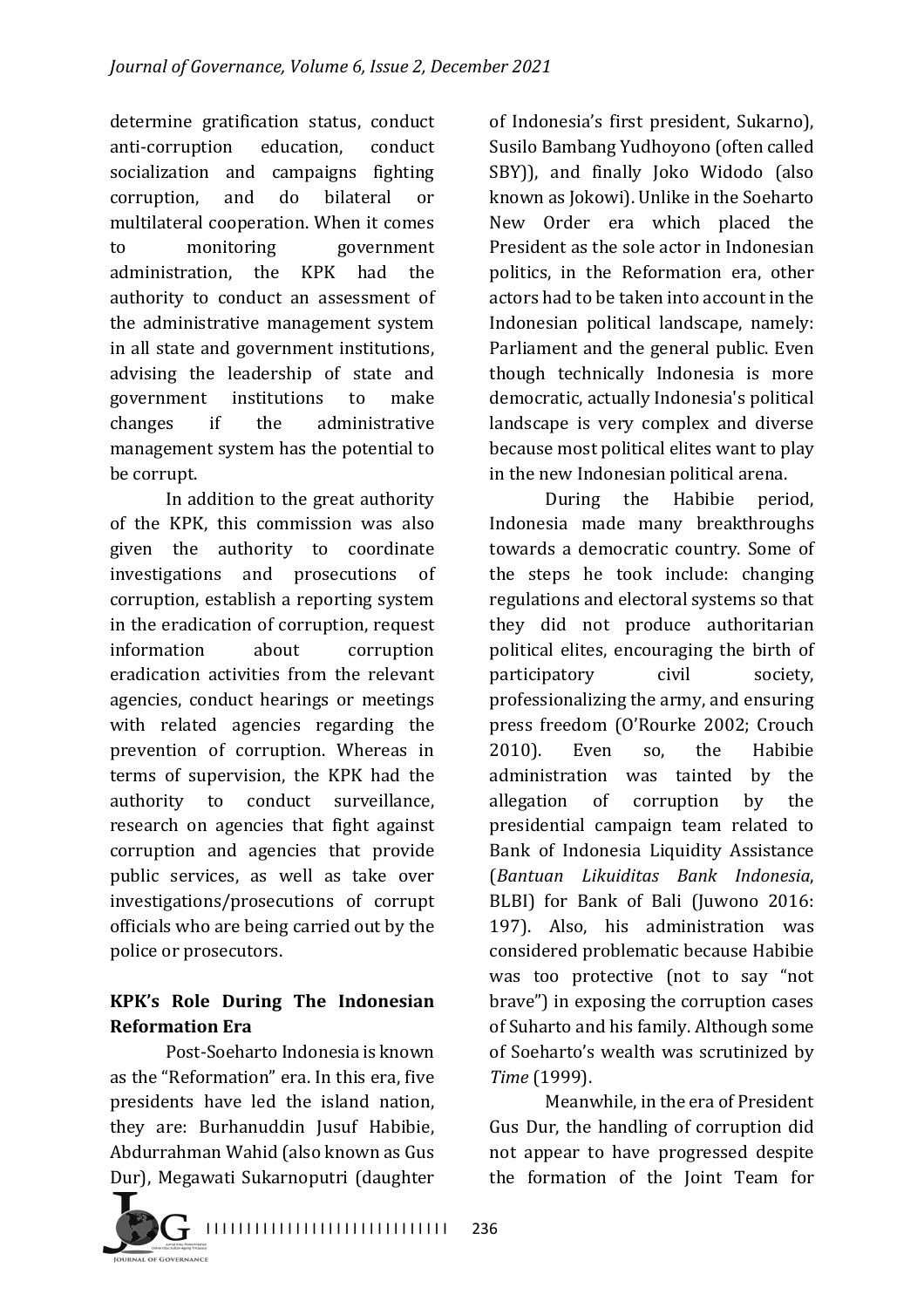Corruption Eradication (*Tim Gabungan Pemberantasan Tindak Pidana Korupsi*, TGPTPK). Unfortunately, TGPTPK could not run optimally due to strong opposition from various parties, especially the Supreme Court (*Mahkamah Agung*, MA). In the end, TGPTPK was interrupted by division and vacancy of leadership, then it was dissolved after the Supreme Court approved the application for a judicial review that cancelled the TGPTPK regulation in March 2001. During the Megawati era, governance reforms were crucial. This is due to the success of her administration and the House to pass the Amendments to the 3rd and 4th of the Constitution of the Republic of Indonesia in 2001 and 2002, which ensures that the president and vice president are directly elected (including regional heads (governors, regents, and mayors)), the formation of the Constitutional Court (*Mahkamah Konstitusi*, MK), and most importantly the formation of the Corruption Eradication Commission (KPK).

The first period of SBY administration (2004-2009) was considered quite successful because it succeeded in reforming the bureaucracy, such as the Ministry of Finance, the Ministry of Foreign Affairs, and several others (Juwono 2016). Besides, SBY also managed to stem the influence of oligarchs in economic policy, especially those relating to policies that favored their business unfairly. This can be seen from the many interests of politiciansentrepreneurs (such as Jusuf Kalla (vice president in SBY's first term (2004-2009) and Jokowi's (2014-2019), 

Aburizal Bakrie (General Chair of the Functional Group Party of 2009-2014; former Coordinating Minister for the Economy in 2004-2005; former Coordinating Minister for People's Welfare in 2005-2009), etc.) which could eventually be "controlled."

It is in the SBY period that the KPK succeeded in establishing itself as a stable institution. Not only that, the KPK -led by Taufiqurrahman Ruki - also succeeded in increasing its reputation as an independent corruption eradication institution in Indonesia by prosecuting former Megawati's ministers who were charged with corruption, and handling corruption cases in the General Election Commission (*Komisi Pemilihan Umum*, KPU), including ensnaring the chairman and other KPU top leaders. The next succeeding chair of KPK, Antasari Azhar, lead this anti-corruption agency even more aggressively in carrying out corruption eradication operations, including those involving former Governor of Bank Indonesia (BI) (Burhanuddin Abdullah) former Deputy Governor of BI (Aulia Pohan (President SBY's in-law)), and former Chief of Police of the Republic of Indonesia (General Rusdiharjo). With all of these activities, the KPK began to face significant counterattacks, with one major incident was the arrest of two of their commissioners (Bibit Samad Riyanto and Chandra Hamzah) who almost paralyzed the KPK. This shows that since its inception, the Corruption Eradication Commission has been exposed and attacked by corrupt elites or people to weaken this anti-corruption institution.

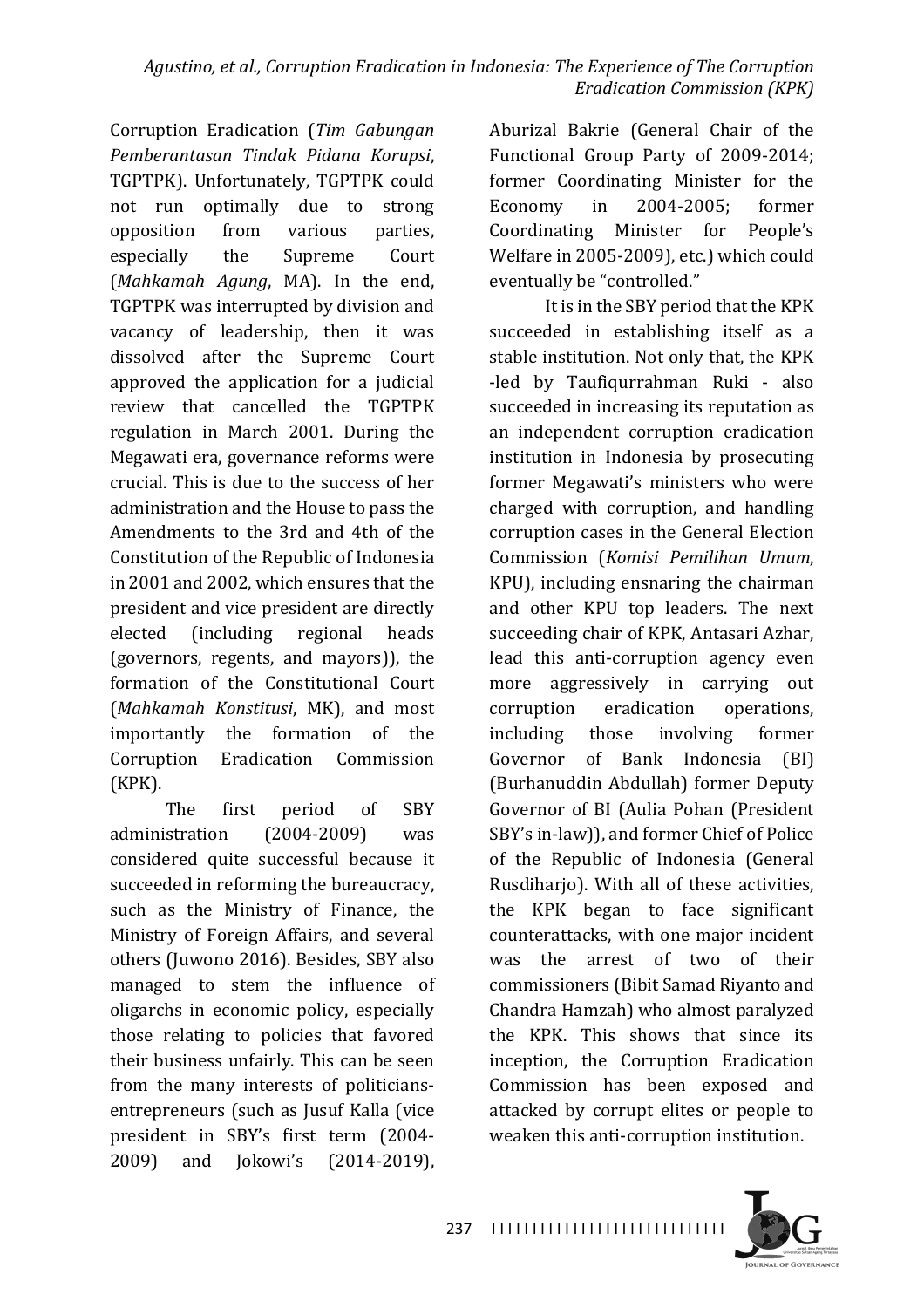In his second term  $(2009-2014)$ , SBY appeared to be more moderate because he was too careful in "maintaining political stability" by securing supports from the House and its political coalition at the expense of substantial-good governance reforms (McBeth 2016). As a result, the pace of governance reforms was not as progressive as in his first term. This is affecting directly the eradication of corruption agenda. This was seen when SBY was reluctant to intervene in the lengthy conflict between the police and the KPK commissioners. Although in the end, due to public pressure, SBY took popular measures to end the friction by supporting the KPK. Despite pressure from the police and SBY's neglect, the KPK under Abraham Samad leadership reached the peak of its influence as it accelerated the judicial process of cases already in the KPK's list including those involving "close people" (one party with) of SBY, such as Minister of Youth and Sports (Andi Mallarangeng, elite Democratic Party), Minister of Energy and Mineral Resources (Jero Wacik, Democratic Party elite), Anas Urbaningrum (Democratic Party Chairperson), and others (Agustino and Fitriani 2017). Since these cases affected the SBY's last term, the results of the 2014 General Election, unfortunately, hit the Democratic Party hard.

Jokowi succeeded SBY in 2014, but the KPK was no better. First, Jokowi's decision to promote the Police Commissioner General Firli Bahuri (former Deputy for the Prevention of the Corruption Eradication Commission and also former Chief of the South Sumatera Regional Police) as Chair of the KPK for 2019-2023 let down anti-corruption activists (including the Indonesian Corruption Watch (ICW)). concerned activists believed that Firli had violated ethics because he met with a litigant, namely Tuanku Guru Bajang as a witness in the Newmont divestment investigation (cnnindonesia.com, 2020). Second, Jokowi was perceived as breaking his promise by approving the revision of the KPK Law which was considered to weaken the roles and functions of the KPK. The President did not make any move to lobby the leaders of parties in order to stop the revision of the KPK Law. President Jokowi also failed to issue a Government Regulation in Lieu of Law (Peraturan Pemerintah Pengganti *Undang-undang, Perppu*) of the KPK to address the anti-corruption activists' concerns over the weakening of the KPK. And thirdly, President Jokowi is considered to be unwilling to firmly settle the acid attack case against one of KPK's experienced senior investigators, Novel Baswedan - who succeeded in uncovering major corruption cases in Indonesia. The Baswedan case has never been completed even though the investigation has been conducted since 2017.

## **Challenges and Constraints: Corruption Resistance Against KPK**

An important question to ask is whether the corruption felons do not fight back (those who have not been caught) or retaliate (for those who have been arrested) against the KPK? It is not an easy question to answer. However, based on past events, we can infer that as long as the KPK exists, there would be

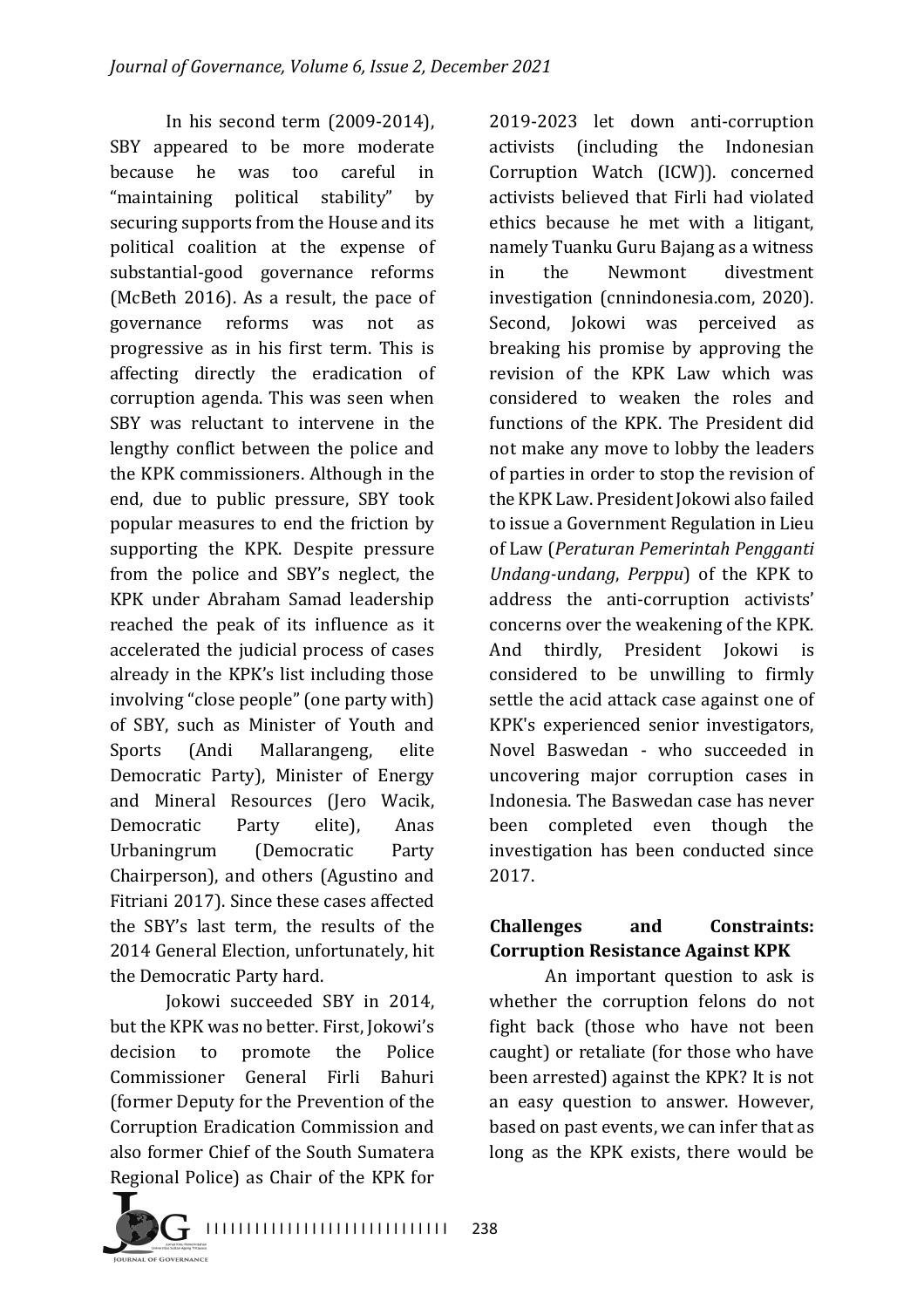always challenges and obstacles in our collective corruption eradication efforts.

Several cases demonstrate that the challenges and obstacles blocking the KPK in enforcing anti-corruption laws. First (and always occurred in every leadership regime) weakening mode is by means of attempted arrests of the KPK top leaders (known as commissioners) when they are dealing with major corruption cases. The first arrest of the KPK leader occurred when the Police Commissioner General Susno Duadii (Head of the Indonesian National Police's Criminal Investigation Agency (*Kepala Badan Reserse Kriminal Kepolisian Republik Indonesia* (*Kabareskrim*)) arrested Antasari Azhar (Chair of the KPK second period) Antasari was charged with murdering Nasrudin Zulkarnaen (Director of PT. Rajawali Putra Banjaran) in 2009.

Another arrest of the KPK leader occurred when KPK investigators named the Police Inspector General Dioko Susilo (Head of the Indonesian National Police's Traffic Corps (*Kepala Korps Lalu Lintas Kepolisian* (*Kakorlantas*)) as a suspect in the procurement of a steering simulator worth Rp.782 billion in 2012. The weakening of the KPK motif was evident from the targeting of Novel Baswedan, the lead investigator of the simulator procurement case, which was hunted down to the KPK office in October 2012 a few days after the arrest of Djoko Susilo (*Tempo*  23-29 December 2013). The Baswedan's arrest was based on the allegations of severe torture causing the death of a prisoner allegedly committed by Baswedan, when he was still serving

in the Bengkulu regional police in 2004 (*Tempo* 7-13 March 2016).

The most recent case of the KPK leader's attempted arrest occurred when Abraham Samad and Bambang Widiojanto were criminalized after the appointment of the Police Commissioner General Budi Gunawan (former Deputy Chief of Police of the Republic of Indonesia and currently head of the State Intelligence Agency (*Badan Intelijen Negara*, BIN)) as a bribery and gratification suspect in mid-January 2015. Fortunately, the tension between two law-enforcer institutions became somewhat eased after the appointment of General Tito Karnavian (then as the Chief of the Indonesian National Police (*Kepala Polisi Republik Indonesia*, *Kapolri*) and now as the Minister of Home Affairs) managed to "bridge" good communication between these two institutions. In the end, Budi Gunawan case subsided and was abandoned.

The second weakening mode is an ever-growing popular proposal among lawmakers that pushes the KPK to be made an *ad-hoc* institution. It implies that the KPK can be dissolved at any time. The term *ad-hoc* institution always surfaces especially after the KPK has been able to prove itself as an institution to eradicate corruption that is different from the Prosecutors' Office and the Police. The difference is based on the performance of the KPK which has always been able to uncover corruption scandals in the circle of state institutions such as the House, high-rank state officials (both at central and regional levels: ministers, governors, regents, mayors, directors and commissioners of

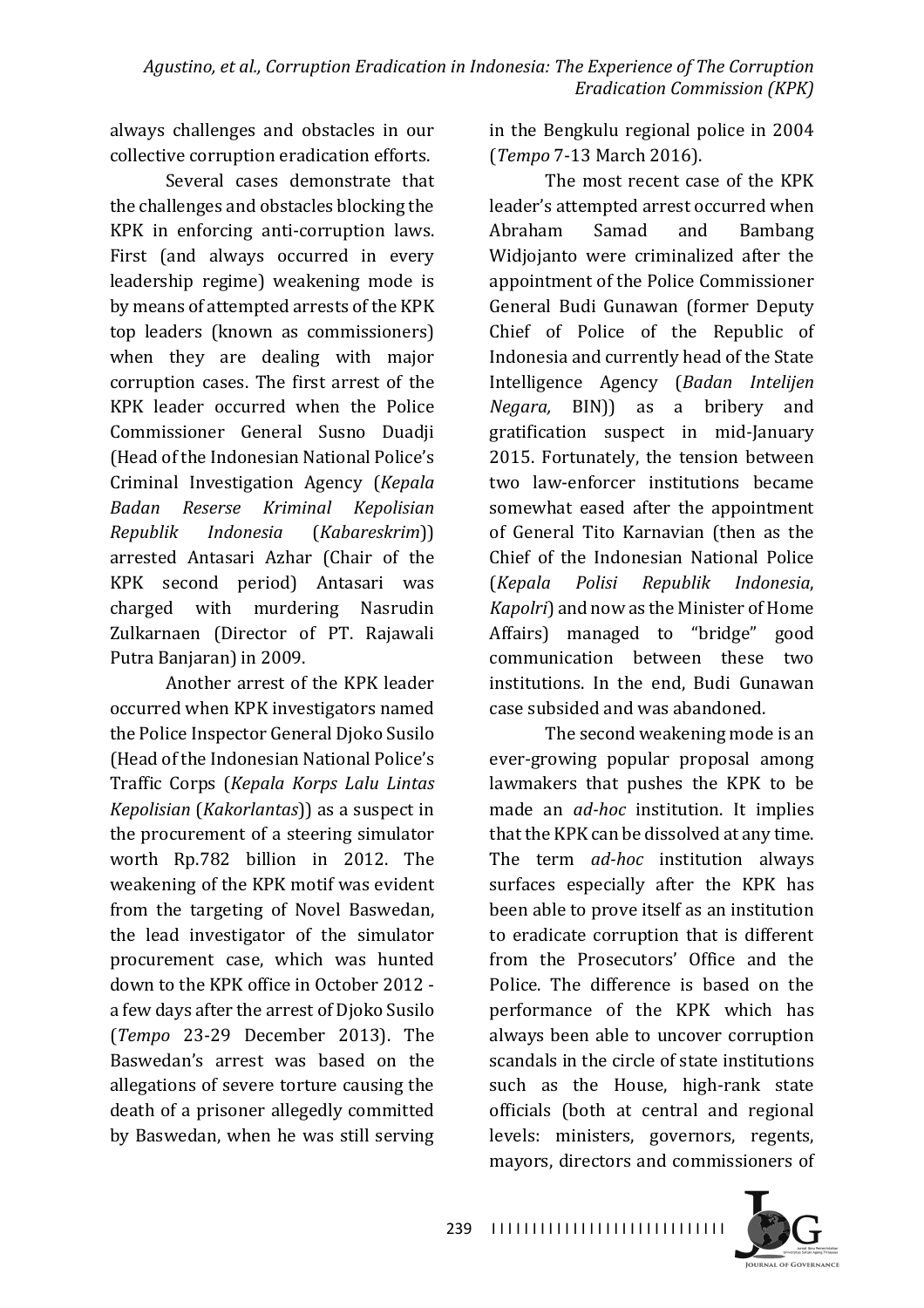state-owned enterprises), the judiciary, and other law enforcers. The results of KPK's top performance encourages corrupt-minded officials - who are in state institutions - to always push this idea. For example, in 2011, in a consultation meeting between the House, the police, the prosecutor's office, and the KPK, the idea of dissolving the KPK came up. The reason was that the anticorruption institution is considered under-performed in dealing with the corruption eradication agenda. It was perceived that the KPK in was only succeeded in the prosecution stage, but was failed in the precaution stage so that overall it was failed as an anti-corruption institution. The idea of the dissolution of the KPK (as an *ad-hoc*  institution) reappeared in August 2015, at the Constitutional Seminar at the Parliament Building when Megawati said that ad-hoc institutions could be dissolved because of their temporary design, including (Nasional Tempo, 2020).

Third, legislation was also targeted by those who benefited from a weak anti-corruption agency. To achieve this, they proposed to revise Law Number 30 of 2002 about the Corruption Eradication Commission and change it into Law Number 19 of 2019 about the Second Amendment to Law Number 30 of 2002 about the Corruption Eradication Commission. Some observers said that the new Corruption Eradication Commission Law reduces the KPK's role and power. This is because the KPK has the right to issue an Order to Cease Investigations Letter (also known as SP3 (*Surat Perintah Penghentian Penyidikan*)) which has never happened before; the next thing they propose is to

limit the recruitment of independent investigators so that all investigators must be from the police (which may be an easy mode for senior police officers to control the investigators); The last thing they seek to accomplish through legislation is to make the wiretapping illegal unless permitted by the Supervisory Board (a new structure within the KPK that determines the steps and movements of the new KPK).

In addition, those orchestrated attempts, the House of Representative is also trying to weaken the KPK through the revision of the Book of Criminal Code (*Kitab Undang-undang Hukum Pidana*, KUHP) by including corruption offenses into the draft (at the time of this writing was completed, March 2020, the draft was not passed yet). If this proposal is passed, then corruption will no longer be considered as an extra-ordinary crime, but merely an ordinary crime. In fact, in the draft, cumulative penalties do not apply and there is also charge reduction by a third of the maximum sentence for probation, co-administration, and conspiracy of corruption. And some of the things mentioned above are different from the corruption eradication laws that were previously in force. This weakening through legislation will certainly hamper KPK's efforts to eradicate corruption in Indonesia - as like the dream of the general public at the beginning of the Reformation Era about Indonesia free of corruption, collusion, and nepotism (*Korupsi, Kolusi, and Nepotisme*, KKN).

#### **Conclusion**

The presence of the KPK is an important milestone in Indonesia's

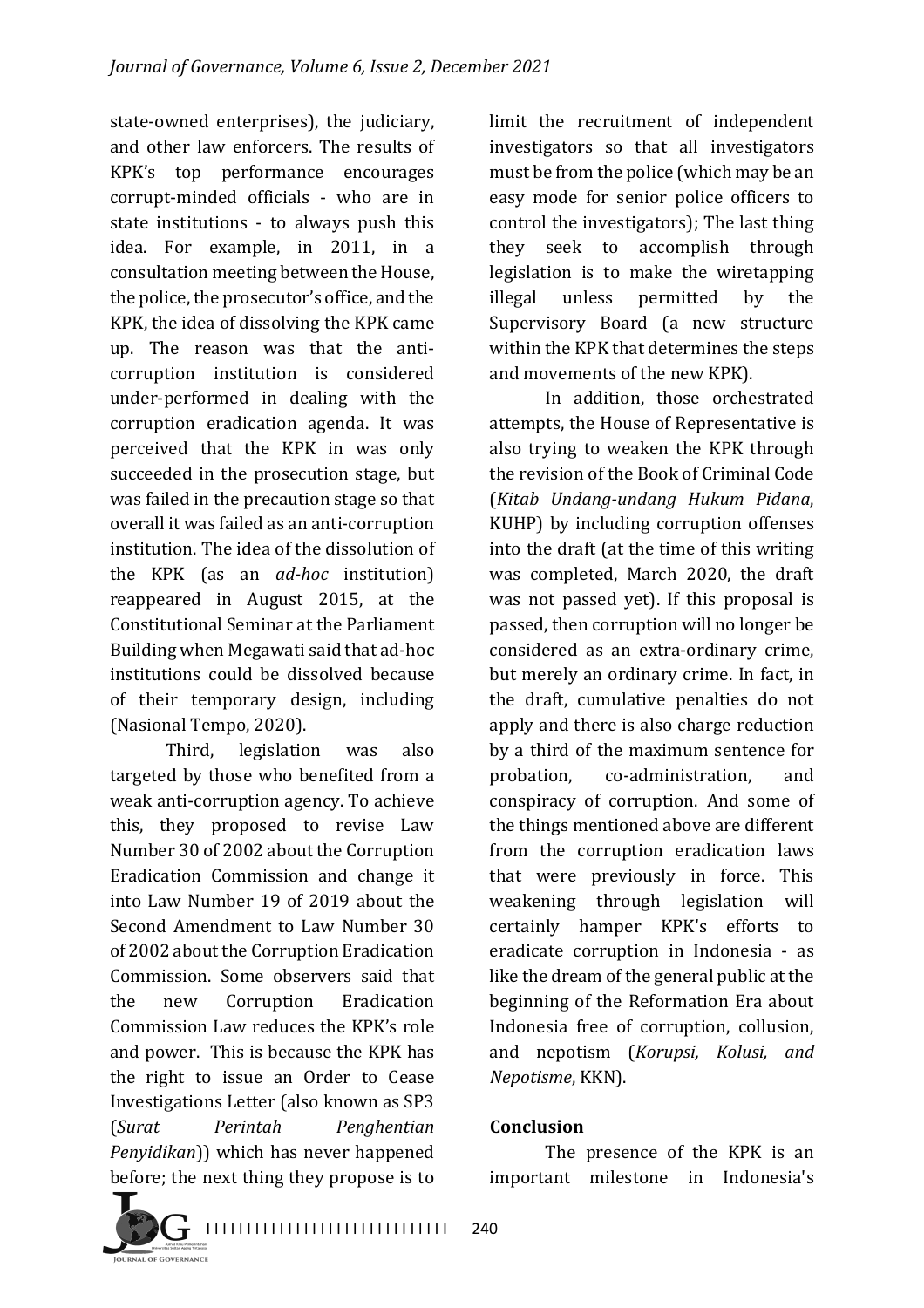political and public administration landscape. Compared to the failures of various corruption eradication initiatives in the previous era, the KPK succeeded in setting new standards in eradicating corruption by shaking the impunity of high officials and acting on it, such as their ability to crack down on ministers, governors, regents and mayors, members of parliament at the central and regional levels, police officers, and more. Despite its success, the KPK is still vulnerable to counterattacks by corrupt officials and groups with malicious intent.

If the various attempts at weakening and dissolution of the KPK succeed, then the one who cheers (gains) is certainly the corrupt elites and those who benefit from the dissolution of the KPK. Because it will allow them to be free to seize the state wealth. In the end, this condition will undermine the democracy that has been fostered since the beginning of the Reformation. This is a major concern for civil society today. Under these conditions, responsible political commitment and goodwill of the government are needed to strengthen the role and position of the KPK by, first, the government must provide protection and support to the KPK from all kinds of attacks that could potentially cripple the KPK. For many people, the main thing to do to ensure the future of the eradication agenda is to save the KPK from the KPK "killers." Secondly, the government must prevent legislation that has the potential to weaken the function of the Corruption Eradication Commission, and thirdly, the government must ensure that both KPK's top leaderships and average personnel

are impartial and free of vested "interests" to optimize the eradication of corruption in Indonesia.

#### **About Authors**

**Leo Agustino** is a lecturer at the Departement Public Administration, Faculty of Social and Political Science, Sultan Ageng Tirtayasa University. His research focus on political, public policy, Corruption, Corruption Eradication, Corruption Resistance, and Reformation.

**Indah Fitriani,** is a lecturer at the Departement of Accounting, Faculty Economic and Business, Indonesia University of Education. Her research interest relate to Financial Accounting, Auditing, Good Governance, and Fraud.

**Harits Hijrah Wicaksana** is a lecturer at the Departement Public Administration, college of social science and political science (STISIP) Setia Budhi. His research focus on Public Policy, Political, Good Governance, Corruption Eradication, and science phylosophy.

**Ahmad Daelami** is a lecturer at the Departement of Government, college of social science and political science (STISIP) Setia Budhi. His research focus on electronic government and Government Science.

#### **Acknowledgment**

The author would like to thank the Team research. The funding source for this research is from the Private Budget, November 30, 2021.

#### **References**

Agustino, Leo. 2010. "Dinasti Politik Pasca-Otonomi Orde Baru: Pengalaman Banten." *Prisma* 29(3), 102-116.



I I I I I I I I I I I I I I I I I I I I I I I I I I I I I 241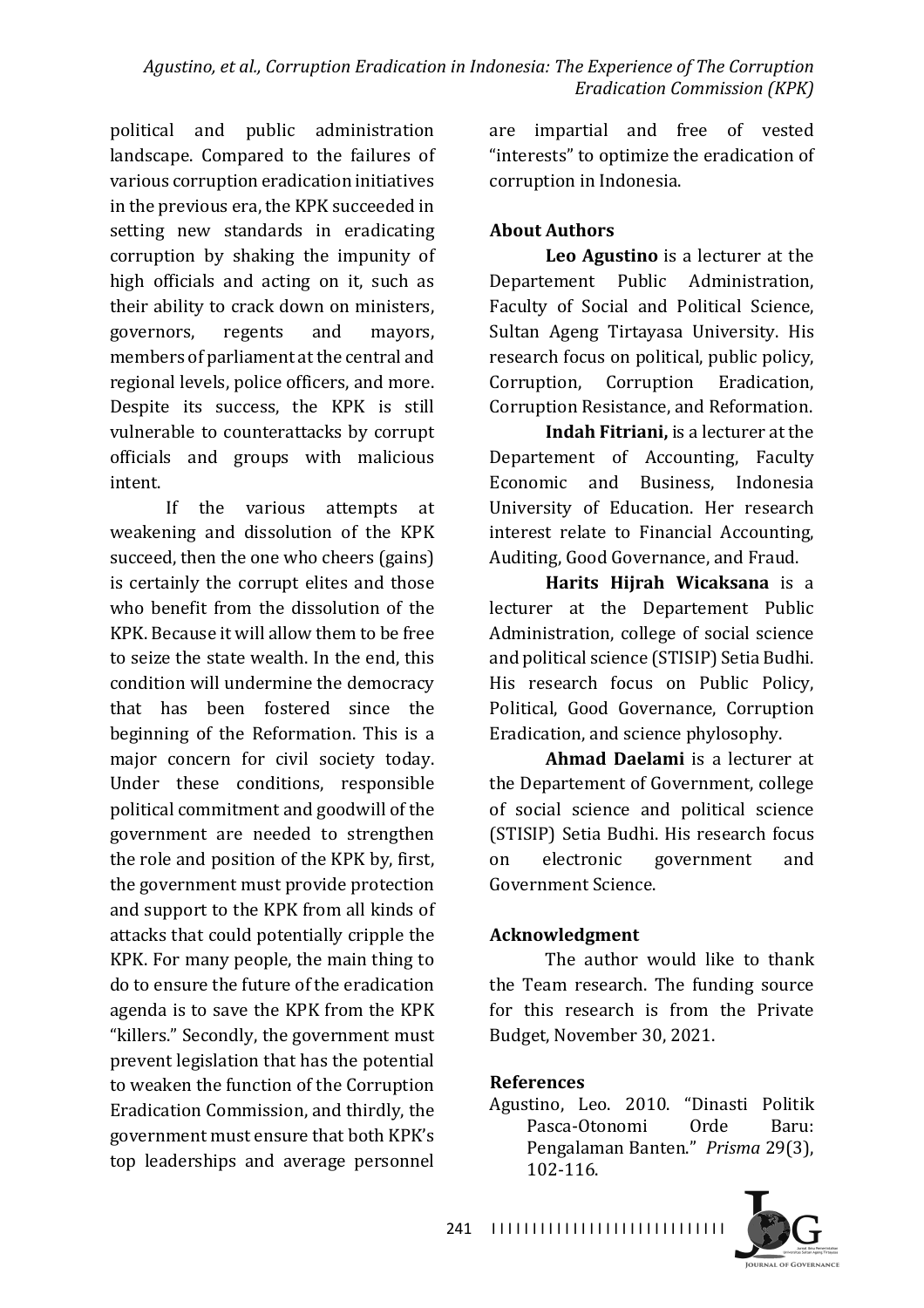- Agustino, Leo. 2019. "The Roots and Actors of Corruption in Political Realm." In *After Reformation: Changes in Political and Ideological Contestation*, ed. Max Lane. Singapore: ISEAS, 171-194.
- Agustino, Leo. and Fitriani, Indah. 2017. *Korupsi: Akar, Aktor, dan Locus*. Yogyakarta: Pustaka Pelajar.
- Ali, Denny J. 2001. "Democratization from Below: Protest Events and Regime Change in Indonesia 1997-1998. PhD dissertation, Department of Political Science. The Ohio State University.
- Ambardi, Kuskrido. 2008. "The Making of the Indonesian Multiparty System: A Cartelized Party System and Its Origin." PhD dissertation. Department of Political Science, The Ohio State University.
- Aspinall, Edward. 2005. Opposing *Soeharto: Compromise, Resistance, and Regime Change in Indonesia*. Stanford: Stanford University Press.
- Baswedan, Anies. 2007. "Regional Autonomy and Patterns of Democracy in Indonesia." PhD dissertation. Departemt of Political Science. Northern Illinois University, Dekalb.
- Butt, Simon. 2012. *Corruption and Law in Indonesia.* London: Routledge.
- Carey, Peter. 2017. *Korupsi dalam Silang Sejarah Indonesia dari Daendles (1808-1811) sampai Era Reformasi*. Depok: Komunitas Bambu.
- Crouch, Harold. 2010. Political Reform in *Indonesia After Soeharto*. Singapore: ISEAS.
- Gupta, Sanjeev, Davoodi, Hamid, and Tiongson, Erwin. 2001. "Corruption and Provision of Health Care and Education Services." In The Political

*Economy of Corruption, ed. Arvind K* Jain. London: Routledge, 111-141.

- Honna, Jun. 2003. Military Politics and *Democratization in Indonesia*. London: Routledge.
- Huntington, Samuel P. 1968. *Political Order in Changing Societies*. New Haven: Yale Univerity Press.
- Jakob, Svensson. 2005. "Eight Question About Corruption." *Journal of Economic Perspective* 19(3), 19-42.
- Juwono, Visnhu. 2016. "Berantas Korupsi: A Political History of Governance Reform and Anti-Corruption Initiative in Indonesia 1945-2014." PhD dissertation, Department of International History, London School of Economics and Political Science (LSE), England, UK.
- Kenawas, Yoes. 2013. "The Rise of Political Dynasties in Decentralized Indonesia." Master thesis, S. Rajaratnam School of International Studies, Nanyang Technological University, Singapore.
- King, Dwight Y. 2000. "Corruption in Indonesia: A Curacle Cancer?" *Journal of International Affairs* 53(2), 603-624.
- Kuris, Gabriel. 2012. *Inviting A Tiger into Your Home: Indonesia Creates an Anti-Corruption Commission with Teeth, 2002-2007*. Princeton: Innovation for Successful Societies (ISS) Princeton University.
- Leff, Nathaniel H. 1964. "Economic Development Through Bureaucratic Corruption." American Behavioral *Scientist* 8(3), 8-14.
- Liddle, R. William. 1996. *Leadership and Culture in Indonesian Politics*. Sydney: Allen & Unwin.
- Mackie, J.A.C. 1970. "The Commission of Four Report on Corruption." Bulletin